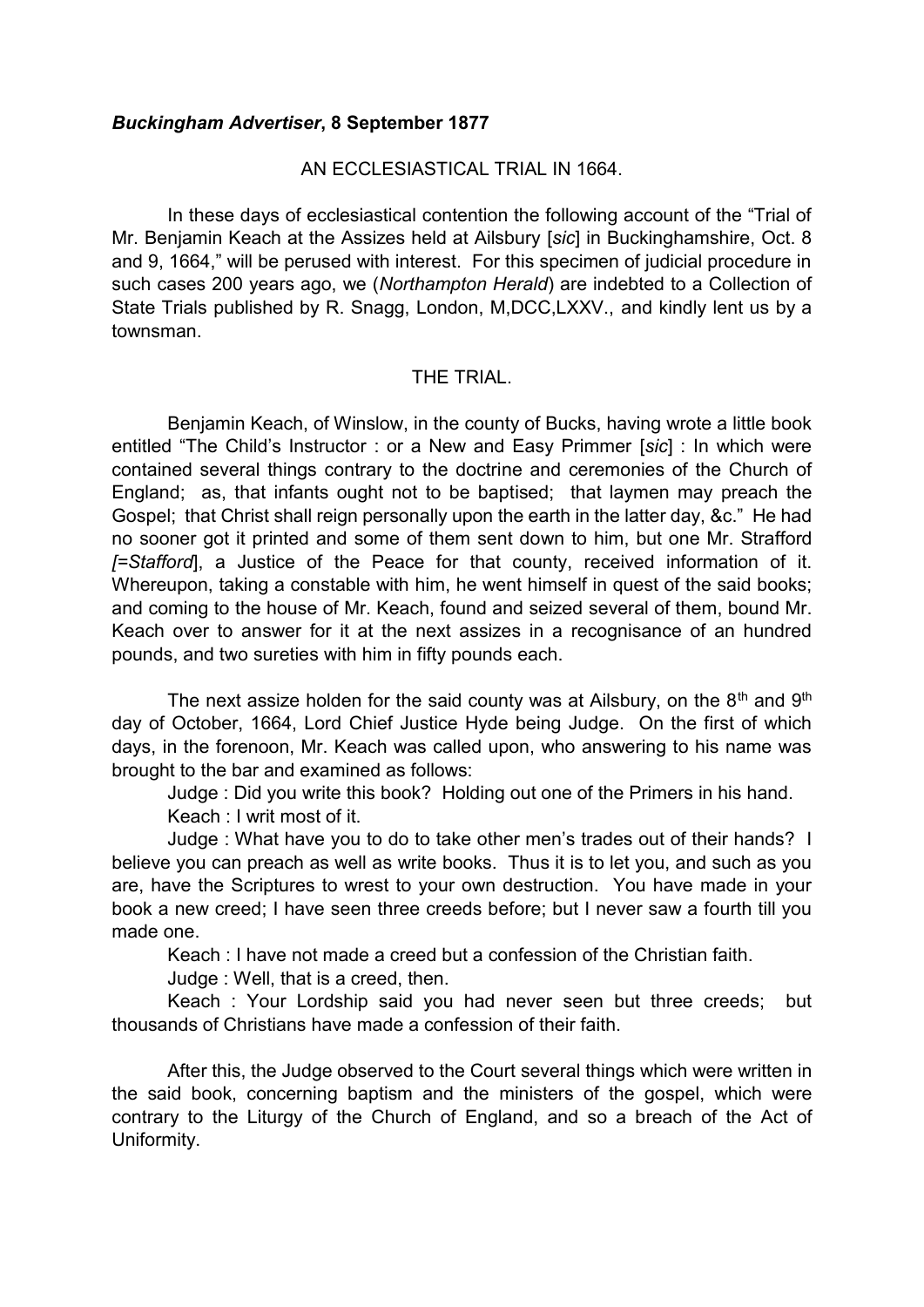Keach : My Lord, as to those things –

Judge : You shall not preach here, nor give the reasons of your damnable doctrine to deduce and infect his Majesty's subjects. These are not things for such as you are to meddle with, and to pretend to write books of Divinity : but I will try you for it before I sleep.

After this he gave directions to the Clerk to draw up the indictment; and the witnesses were sworn and ordered to stand by the Clerk till the indictment was finished, and then to go with it to the grand inquest.

Judge : Gentlemen of the grand Jury, I shall send you presently a bill against one that hath taken upon him to write a new Primmer for the instruction of your children: He is a base and dangerous fellow; and if this be suffered, children by learning of it, will become such as he is. And therefore I hope you will do your duty.

The indictment being long took so much time to draw it up that the trial did not come on till the next day, when the court being set the Grand Jury found the bill and brought it in indorsed *Billa vera.*

(Benjamin Keach was then called to the bar, and the charge against him was read by the Clerk. In the original account of the trial it is fully set out; but as the substance of it will be gathered as the trial proceeds it is unnecessary to reproduce it here.)

Keach ; The indictment is so very long that I cannot remember half of it, nor have I been accustomed to plead to indictments; therefore I desire a copy of it, and liberty to confer with counsel about it, in order to put in my exceptions, and then I shall plead to it. – Judge : 'Tis your intention, I perceive, to delay your trial till the next Assize. – Keach : No, my Lord, I have no design by this to delay my trial. – Judge : I will not deny you what is your right, but you must first plead to your indictment, and afterwards you shall have a copy of it.- Keach : I desire I may have a copy of it before I plead, in order to put in my exceptions against it. – Judge : You shall not have it before you plead guilty or not guilty. – Keach : 'Tis what has been granted to others. – Judge : You shall not have it first; and if you refuse to plead guilty or not guilty I shall take it *pro confesso*, and give judgement against you accordingly – Keach : Not guilty, my Lord. – Judge : Now you may have a copy of your indictment, and I will give you an hour's time to consider of it. – Keach : If I may have no longer time I don't desire one. – Judge : I have something else to do, than wait upon you; you are not a person fit to go abroad till next Assize, and you will think it hard if I should commit you to gaol till then; but because you shall not say but that you were offered fair, if you will find sufficient sureties for your appearance at the next Assize, and for your good behaviour till then, you shall not be tried till then. – Keach : My Lord, I'm content to be tried now. – Judge: Go on, then, in God's name. – Clerk : Gentlemen of the Jury, answer to your names, &c.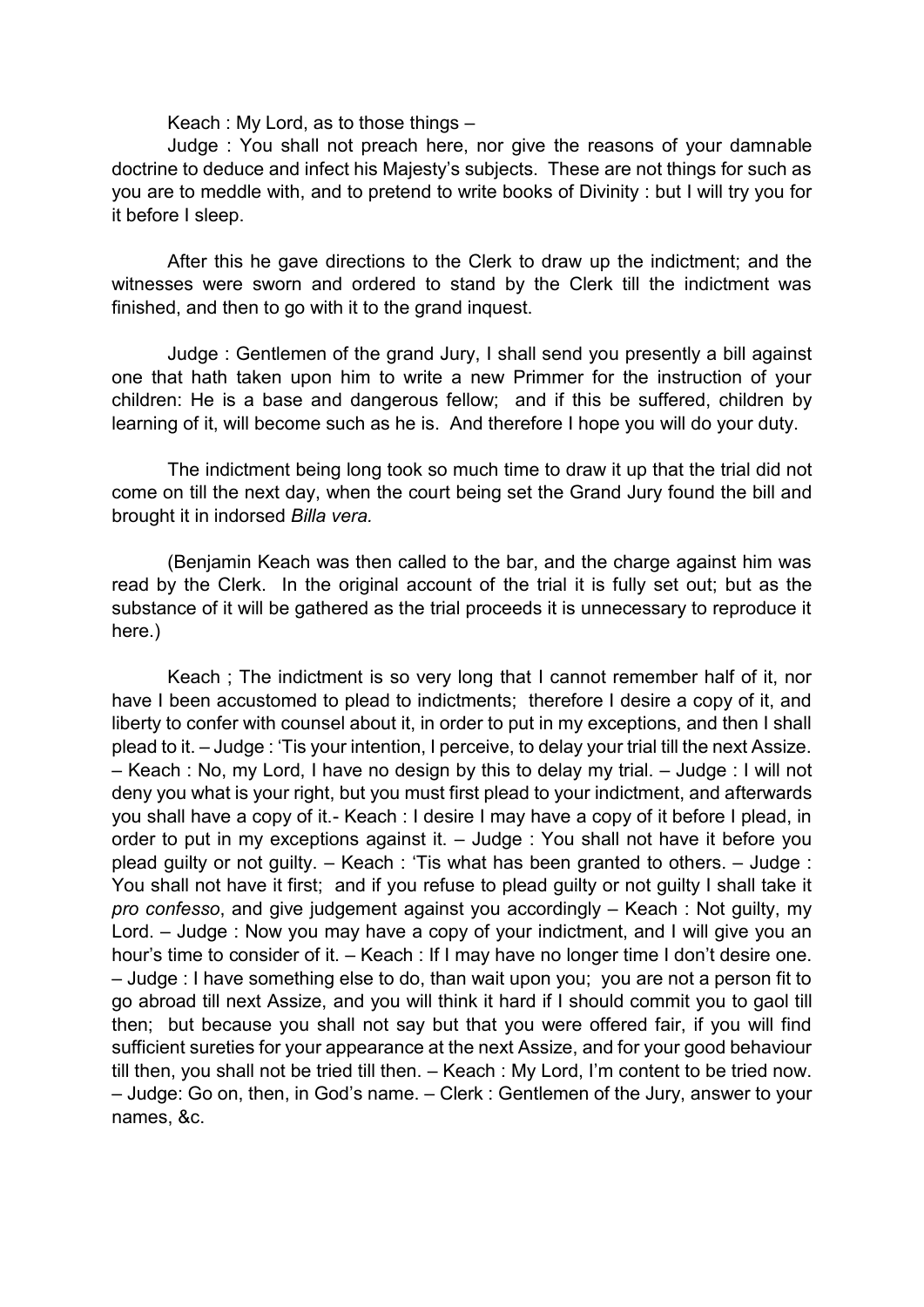Then the jury were sworn, well and truly to try the traverse between the King's Majesty and the prisoner at the bar.

Judge : Clerk, read the indictment. (He reads it). Gentlemen of the jury, the prisoner at the bar has pleaded not guilty, and your charge is to inquire whether he be guilty or not.

Then the witnesses were sworn, who were Neal and Whithall and Justice Strafford.

(The evidence of Neal was to the effect that taking with him his staff of authority, he went with Justice Strafford to one Moody's stall and asked for some of the primmers, but he had none. After that they went to Mr. Keach's house and saw his wife, who admitted having some primmers in the house, and produced 30 of them. The prisoner after the books were seized, confessed that he wrote and composed the said book; that he delivered a part of the copy to one Oviat, a printer at London, since dead; and that the rest of the copy he sent up by another hand, but that he knew not who printed it. About forty of them were sent down to him, of which he had dispersed about 12 and that the price was fivepence each book.)

After this the Judge called for a Common Prayer-Book, and laid it before him, and ordered one of the primmers to be given to the gentlemen of the jury, and bid them look on those parts where the leaves were turned down.

Judge : Clerk, read these sentences in the indictment which are taken out of the book, that the jury may turn to them, and see that the said positions are contained in the book.

Clerk : Q. "Who are the right subjects of baptism?" A. "Believers on [*sic*] Godly men and women only, who can make confession of their faith and repentance."

Judge : This is contrary to the Book of Common Prayer, for that appoints infants to be baptized, as well as men and women. (Here he read several places in the Liturgy wherein the baptizing of infants is enjoined and directed).

Clerk reads. Q. "How shall it then go with the saints? – A. Oh, very well! it is the day that they have longed for : then they shall hear that sentence – "Come ye blessed of my Father, inherit the kingdom prepared for you." And so shall they reign with Christ on earth a thousand years, &c.

Judge : This is contrary to the creed in the Book of Common Prayer, and is an old heresy, which was cast out of the Church a thousand years ago, and as likewise condemned by the Council of Constance about five hundred years ago, and hath lain dead ever since, till now this rascal hath revived it.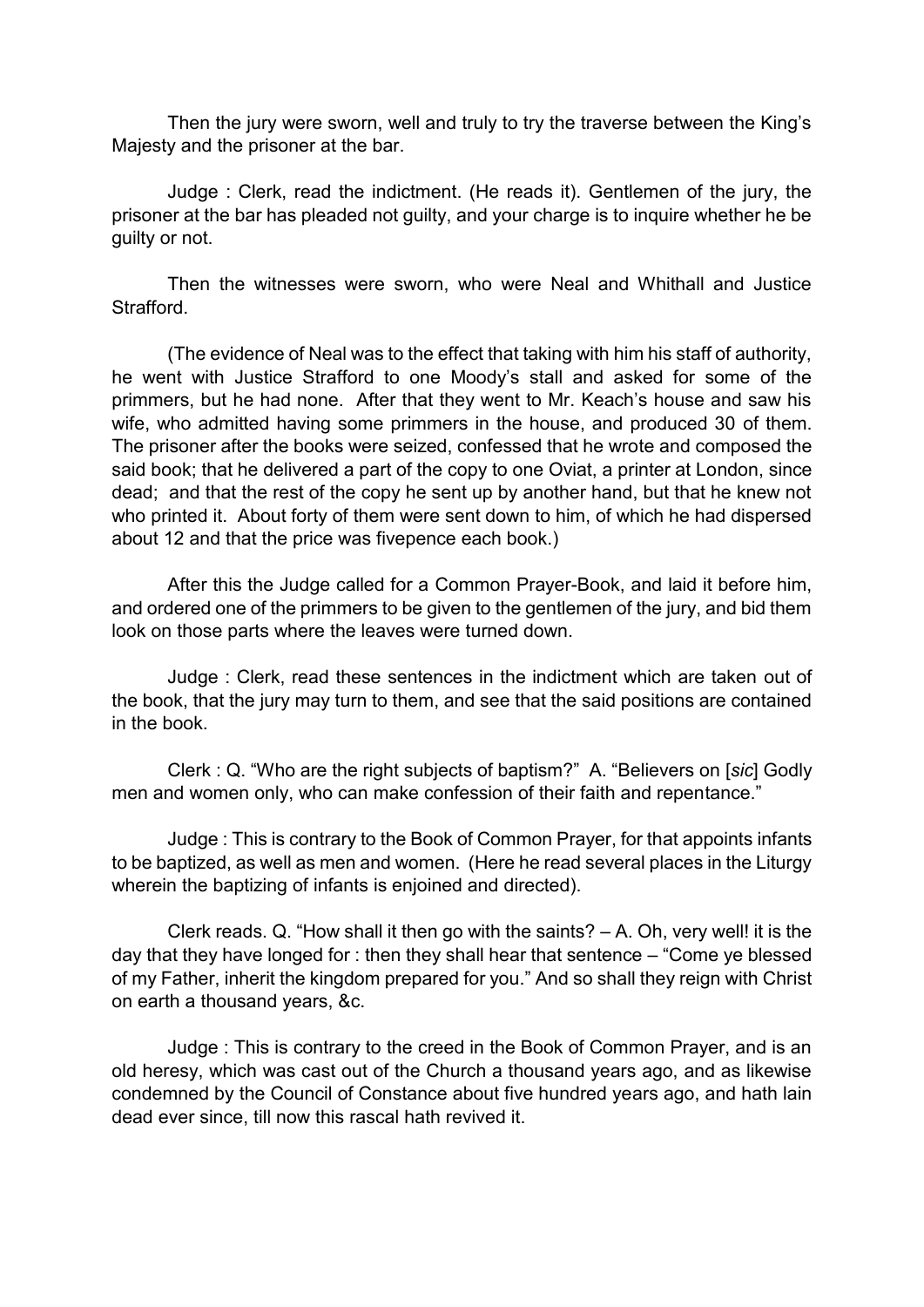Clerk reads : Q. "Why may not infants be received into the Church now, as they were under the law?"  $-$  A. Because the fleshy seed is cast out, &c.  $-$  Q. "What then is the state of infants?" A. Infants that die are members of the kingdom of glory, though they be not members of the visible church.  $- Q$ . "Do they then that bring in infants by a fleshly lineal way err from the truth?" A. Yea, they do; for they make not God's holy Word their rule, but do presume to open a door that Christ hath shut, and none ought to open.

Judge : This is also contrary to the Book of Common Prayer, which appoints infants to be received into the church, and directs the priest to say, when he hath sprinkled the child, "We receive this child into the congregation of Christ's flock." And, whereas, he says that infants that die are members of the kingdom of glory, though not of the visible church, he speaks this of infants in general, and so the child of a Turk or heathen is made equal with the child of a Christian. But the Church hath otherwise determined; that is, if an infant die after baptism, and before it hath actually sinned, it is saved, because original sin is washed away in baptism. Read on.

Clerk : Also, in another place, thou hast wickedly and maliciously composed a short Confession of Faith, in which thou has affirmed thus, concerning the second person in the blessed Trinity, in these plain English words, "I also believe that he rose again the third day from the dead, and ascended into heaven, and there now sitteth at the right hand of God the Father; and from thence he shall come again at the appointed time of the Father, to reign personally upon the earth, and to be the Judge of the quick and the dead."

Judge : This is contrary to our creed; for, whereas he saith, "From thence He shall come again at the appointed time of the Father, to reign personally upon the earth, and to be Judge both of the quick and the dead", our creed only saith, "From thence He shall come to judge both the quick and the dead."

Clerk : And in other place thou hast wickedly and maliciously affirmed these things concerning true Gospel-ministers in these plain English words following : "Christ hath not chosen the wise and prudent men after the flesh, nor great Doctors and Rabbies." Not many mighty and noble saith Paul are called, &c., as above.

Judge : This also is contrary to the Book of Common Prayer, for whereas the position in the indictment saith, Christ hath not chosen great Rabbies or Doctors, but rather the poor and despised, and tradesmen; the Book of Common Prayer doth admit of such. (Here he read some passages concerning the qualification of ministers and their manner of consecration.) Because Christ, when he was upon the earth, made choice of tradesmen to be his disciples, therefore this fellow would have ministers to be such now; taylors and pedlars, and tinkers, and such fellows as he is. But it is otherwise now, as appears from the manner in which the Church has appointed them to be chosen, ordained, and consecrated.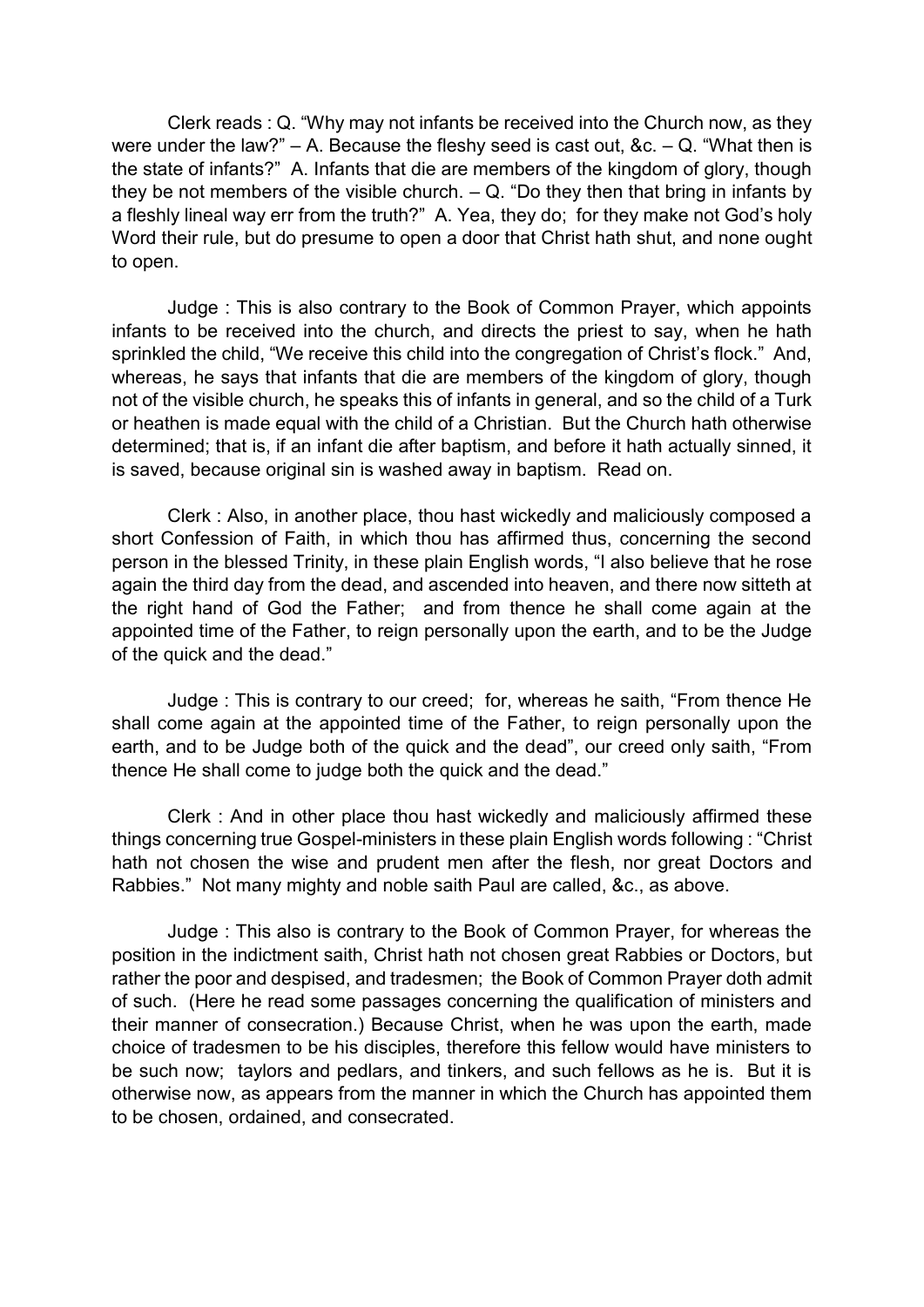The Judge having thus gone through the indictment, the prisoner began to speak in his defence.

Keach ; As to the doctrines –

Judge : You shall not speak here except to the matter of fact; that is to say, whether you writ this book or not.

Keach : I desire liberty to speak to the particulars in my indictment, and these things that have –

Judge : You shall not be suffered to give the reasons of your damnable doctrine here to seduce the King's subjects.

Keach : Is my religion so bad that I may not be allowed to speak?

Judge : I know your religion, you are a fifth monarchy-man; and you can preach as well as write books; and you would preach here if I would let you; but I shall take such order as you shall do no more mischief.

Keach : I did not write all the book, for there is an epistle to it written by another hand; neither can it be proved that I writ all that is put into the indictment.

Judge : It is all one whether you writ it yourself, or dictated to another to write it; but it appears by your examination under your own hand, that you wrote it all.

Keach : Because I writ the major part of it, I was contented to let it go with the world *all* in my examination before Justice Strafford; but I cannot in conscience say I wrote it all; nor is it proved that I published it.

Judge : Yes, you did; for Moody had six books of you.

Keach : I did neither sell them, nor deliver them to him.

Judge : He had them at your house and it is not likely he should take them without your consent.

Keach : I do not say he had them without my consent.

Judge : It is all one then, as if you delivered them.

Here the Judge summed up the evidence and gave his charge to the jury; but this the Amanuensis has omitted.

The jury being withdrawn, staid for some hours; at length one of the officers who attended them came in.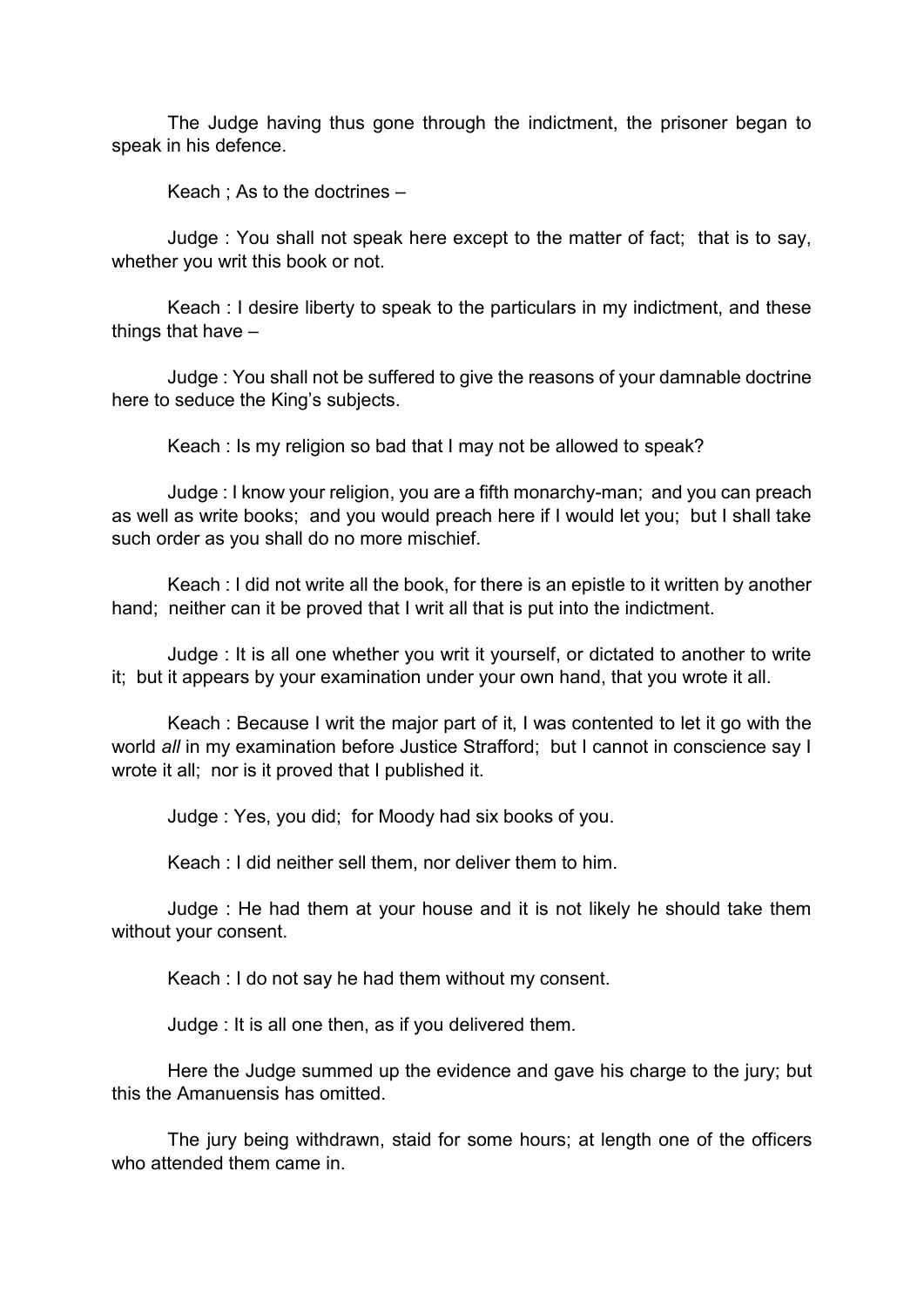Officer : My Lord, the jury about the Primmers cannot agree.

Judge : But they must agree.

Officer : They desire to know whether one of them may not come and speak with your Lordship about something whereof they are in doubt.

Judge : Yes, privately. (And then ordered one to come to him on the bench).

Then the Officer called one, and he was set upon the Clerk's table, and the Judge and he whispered together a great while; and it was observed that the Judge, having his hands upon his shoulder, would frequently shake him as he spake to him. Upon this person's retiring, the whole jury quickly came in, and being, according to custom, called over by their names, the Clerk proceeded.

Clerk : Are you agreed in your verdict?

Jury : Yes, yes.

Clerk : Who shall speak for you?

Jury : Our Foreman.

Clerk : How say you, is Benjamin Keach guilty of the matters contained in the indictment against him or not guilty?

Foreman : Guilty in part.

Clerk : Of what part?

Foreman : There is something contained in the indictment which is not in the book.

Clerk What is that?

Foreman : In the indictment he is charged with these words, "When the thousand years shall be expired, then shall all the rest of the devils be raised;" but in the book it is, "Then shall the rest of the dead be raised."

Clerk : Is he guilty of all the rest of the indictment, that sentence excepted?

One of the jury : I cannot in conscience find him guilty, because the words in the indictment and the book do not agree.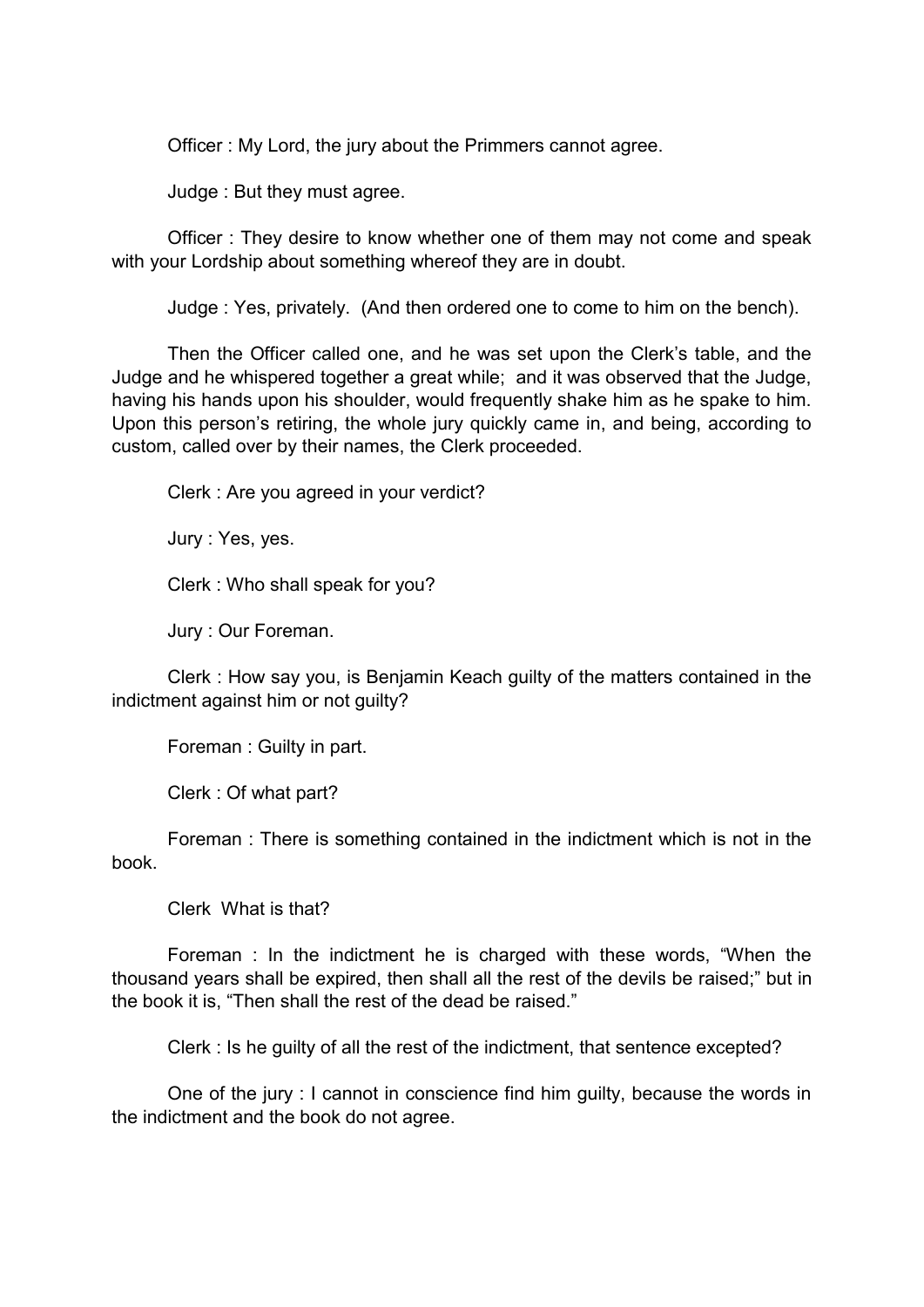Judge : That is only through a mistake of the Clerk's and in that sentence only; and you may find him guilty of all, that sentence expected [*sic*]; but why did you come in before you were agreed?

Foreman : We thought we had been agreed.

Judge : You must go out again and agree; and as for you that say you cannot in conscience find him guilty, if you say no again, without giving reasons for it, I shall take an order with you.

Then the jury withdrew, and in a little time returned again.

Clerk : Are you agreed in your verdict;

Jury : Yes.

Clerk : How say you, is Benjamin Keach guilty of the matters charged in the indictment against him, or not guilty?

Foreman : Guilty of the indictment; that sentence, wherein, Devils is inserted instead of Dead, only excepted.

Upon this, Benjamin Keach was called to the bar, and the Judge proceeded to pass sentence upon him as follows:-

Judge : Benjamin Keach, you are here convicted of writing and publishing a seditous [*sic*] and scandalous book, for which the Court's judgement is this, and the Court doth award, that you shall go to gaol for a fortnight, without a bail or mainprise; and the next Saturday to stand upon the pillory at Aylesbury, for the space of two hours, from eleven of the clock to one, with a paper upon your head with this inscription, "For writing, printing, and publishing a schismatical book, entitled 'The Child's Instructor, or a New and Easy Primmer." 'And the next Thursday to stand in the same manner, and for the same time, in the market of Winslow; and there your book shall be openly burnt before your face by the common hangman, in disgrace of you and your doctrine. And you shall forfeit to the King's Majesty the sum of 20*l*, and shall remain in gaol until you find sureties for your good behaviour and appearance at the next Assizes, there to renounce your doctrine, and make such public submission as shall be enjoined you. Take him away, keeper.

Keach : I hope I shall never renounce those truths which I have written in that book.

Clerk : My Lord, he says he hopes he shall never repent.

But the Judge taking no notice, the gaoler took him away.